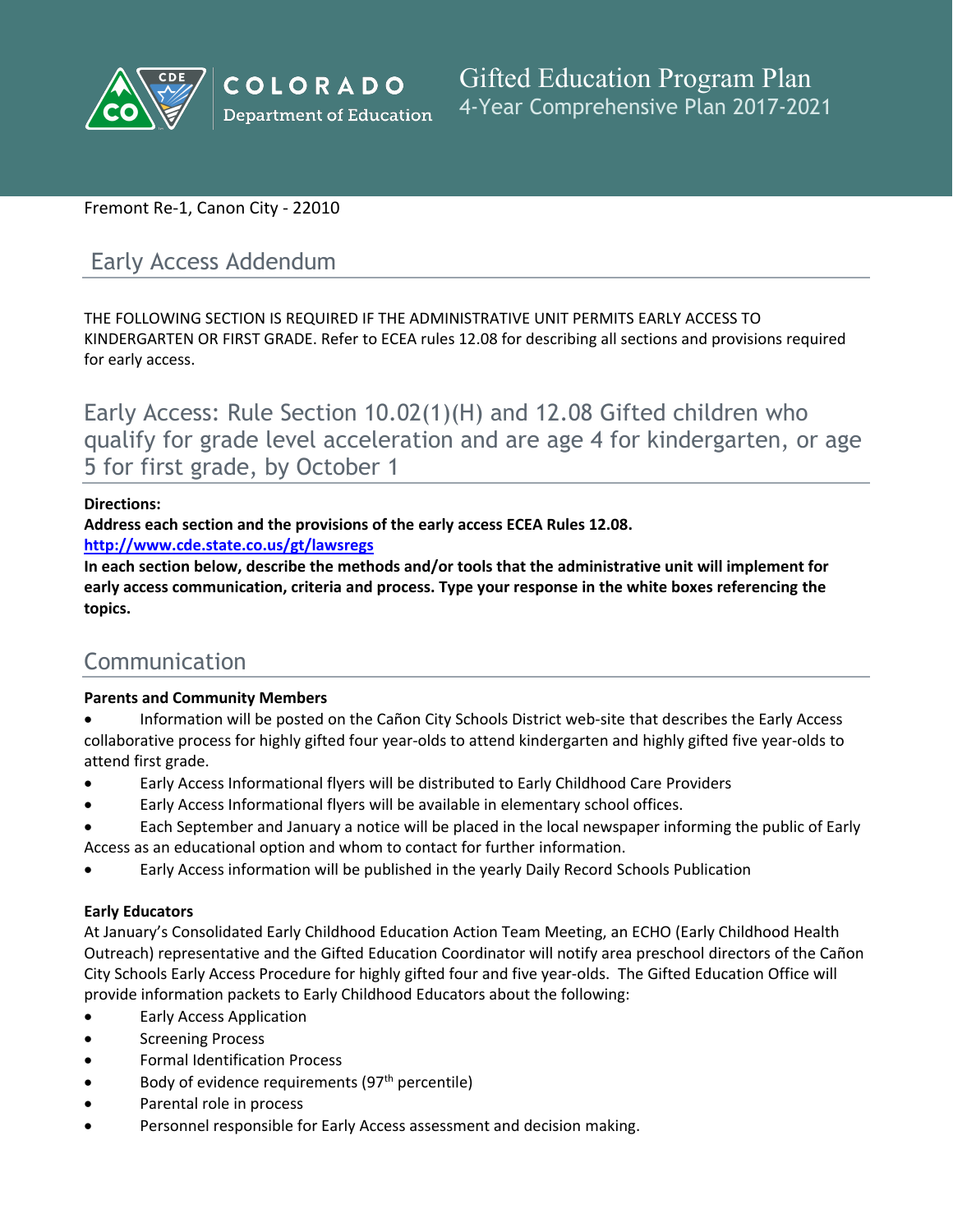

## ALP development

## **Elementary Educators**

At a district leadership meeting the district Gifted Education Coordinator, will provide information to district elementary school principals on the rules, guidelines, and procedures for Early Access to kindergarten and first grade, as well as the characteristics and needs of students who may be expected to qualify.

The Gifted Education Office will train gifted education resource teachers, early childhood liaisons, elementary principals, and K-1 teachers on the rules, guidelines, and procedures for Early Access and how they may be involved in and facilitate the screening and decision-making processes. Also, gt teachers have appropriate training for ALP development aligned with the standards and the classroom teacher is involved with the writing of the goals.

Parents, educators and community members who seek further information about Early Access will be provided with a packet that includes:

- Early Access Identification Flow Chart and Timeline
- Early Access Screening Portfolio Packet Letter to Parents
- Early Access Screening Portfolio Checklist and Guide
- Early Access Application
- The Kingore Inventory (KOI) (include artifact description)
- Adapted Iowa Acceleration Scale: Early Access for Highly Advanced Gifted Children Under Age 6 Parent

## Survey

- Adapted Iowa Acceleration Scale: Early Access for Highly Advanced Gifted Children Under Age 6 Teacher Survey
- Gifted Rating Scale for Preschool and Kindergarten Children (GRS-P or GRS-S)
- Records Release Form
- Developmental History questionnaire
- Parent Informational Fact Sheet
- Processing Fees and "How We Assess for Giftedness"

# Criteria

## **Aptitude:**

Ability testing gives a picture of the cognitive ability of a child that is not dependent on skills taught. The following instrument administered by a certified psychologist, preferably with a background in gifted education, by either a private or school psychologist.

Differential Ability Scales II (DAS II) for early access to kindergarten or first grade

For additional information, the DAP (Draw A Person) assessment may also be used by school gifted education personnel.

If outside testing results are available for the child, the psychologist for the Early Access Determination Team will decide if further testing is needed. A comparable body of evidence to those tested in-district is needed to make an appropriate determination. Acceptable cognitive tests from outside the district may be the Woodcock Johnson III or the Wechsler Preschool and Primary Scale of Intelligence (WPPSI)

A child should score at the 97<sup>th</sup> percentile or higher on the DAS II assessment.

# **Achievement:**

Achievement is a measure of one's attainment of skills and knowledge based on a specific grade level or information to be taught at a given level. One of the following instruments, administered by school gifted education personnel.

Test of Early Reading Ability (TERA)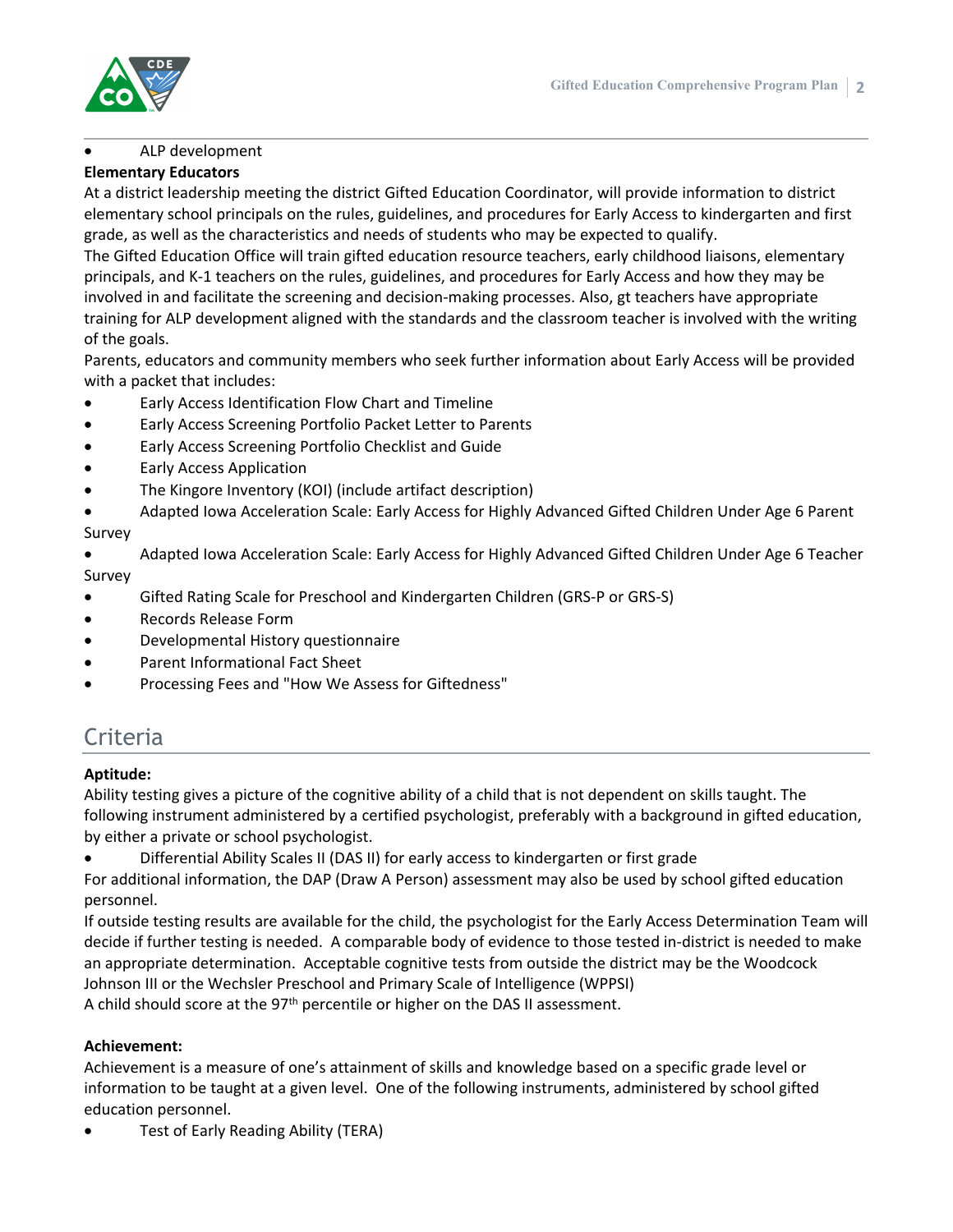

- Test of Early Math Ability (TEMA)
- Test of Early Written Language (TEWL)

A child should score at the 97<sup>th</sup> percentile or higher on these assessments.

# **Performance:**

Performance is shown through a task or tasks related to learning rather than a test. Students must demonstrate ability above age peers. Any combination of the following:

The Kingore Inventory/Portfolio Packet (including artifact description form)

 Kingore Observation checklist, completed by psychologist who administers the individualized cognitive assessment or gifted specialist.

Exceptional performance on measures available.

# **Readiness, social behavior and motivation:**

The areas of school readiness, motivation, and social and emotional maturity are important for determining the success of a child in a grade with older peers.

- Gifted Rating Scales- Preschool/Kindergarten Forms (GRS-P), completed by the preschool teacher or other early childhood educator
- Adapted Iowa Acceleration Scale: Early Access for Highly Advanced Gifted Children Under Age 6, one completed by the parent and one completed by the preschool teacher or other early childhood educator.
- The "highly gifted qualified" child must be four years old by October 1<sup>st</sup> to enter Kindergarten and five years old by October 1<sup>st</sup> to enter First Grade.

## **Support system:**

Any student who enters school early will have an Advanced Learning Plan (ALP) completed that addresses his/her strengths, needs, and any educational provisions that will be in place to address those needs by September 30th. A copy will be made available to the parents, the receiving school principal, the student's teacher, and the gifted education resource teacher or liaison at the receiving school. The ALP will be in effect for the first year and subject to review the following spring. Additionally, the student's academic, social and emotional progress will be progress monitored every five weeks and documentation will reside in the ALP.

# Process

## **Timelines:**

(See Attached: Early Access Flow Chart for the Process Stages)

# **Stage 1: PRE-ASSESSMENT:**

Families can begin the process by asking the early childhood care provider to determine if the child is a viable Early Access candidate.

 If the early childhood provider suggests Early Access, parent remits letter of intent, completes Early Access Portfolio Packet and remits to Gifted Coordinator by February 1st. \*Referrals received after February 1st are at discretion of AU, provided determination is made by September 1 or the start of the upcoming school year, whichever is earlier.

The Gifted Coordinator and an Early Childhood specialist review the Early Access Portfolio information and conduct a parent and child interview to determine if the student is an appropriate candidate for the next process stage: Build a Body of Evidence. If deemed appropriate, further cognitive and achievement testing will occur.

## **Stage 2: BUILD A BODY OF EVIDENCE:**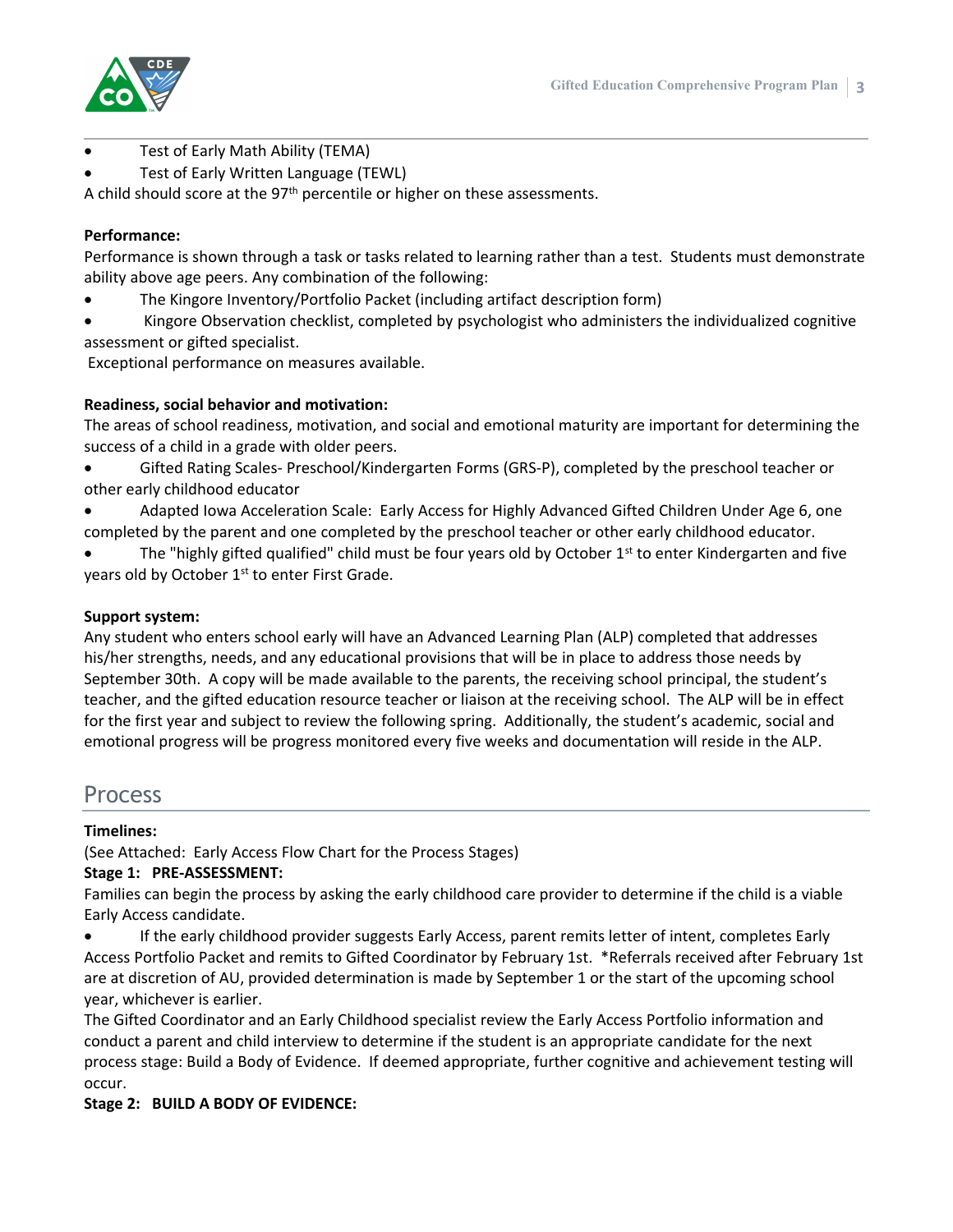

Further cognitive and achievement testing is conducted by the gifted coordinator (a qualified personnel to administer assessments) and a psychologist. The body of evidence containing cognitive, achievement, and behavioral data will be reviewed by the Early Access Determination Team comprised of the parent, psychologist (or information from the psychologist), Gifted Education Coordinator, early childhood specialist, kindergarten or first grade teacher, and principal from receiving school.

The Early Access Determination Team will use the student body of evidence to determine if Early Access is the appropriate student placement or not. The Early Access Determination Team may also determine that additional data is needed to make a decision. A decision will be made within 60 calendar days of receiving the student's portfolio.

# **Stage 3: IDENTIFICATION:**

If the student is formally identified as a candidate for Early Entrance an Advanced Learning Plan will be designed and implemented by the Receiving School Team (parents, gifted resource personnel, receiving teacher, principal) within 30 days of the school start date.

## **Personnel:**

#### **Review of Test Data:**

The Early Access Determination Team comprised of the parent, psychologist (or information from the psychologist, if not available), Gifted Education Coordinator (trained in gifted education), early childhood specialist, kindergarten or first grade teacher, and principal from receiving school will convene to review the body of evidence. The team will make a recommendation in regard to Early Access to kindergarten or first grade based on the findings.

If the team does not reach consensus, the Cañon City Schools District Gifted Education Coordinator and/or Director of Special Services will make the final student placement determination.

If a child is gifted but not deemed appropriate for Early Access, the child's assessment portfolio will be sent to the child's preschool for serving the area of exceptionality.

#### **Informing Parents**

The Early Entrance Determination Team will make the final determination in regard to Early Access and will inform the parents via letter of the decision. A copy of the Determination Letter follows this document. Parents may accept or decline the offer of early access. If a child is identified as gifted but does not qualify for early access, information is provided to school serving the student.

#### **Evaluation:**

#### **Review of Screening Portfolio Packet**

The Early Access Screening Portfolio submitted by the parent will be reviewed by the Gifted Education Coordinator and Early Childhood specialist who will also conduct a short screening interview with the parents. \*See Cañon City Schools Early Access Flow Chart attached.

#### **Testing**

Parents may elect to have their child's **cognitive ability** tested privately at their own expense, using the instruments identified under "Criteria", or the district will provide cognitive testing at parent request for a fee. Results from prior private psychological evaluations completed within the last three months may also be considered as part of the decision-making data.

If applicant is determined to be an appropriate candidate for consideration for early assess, student will be tested for **achievement** (reading and math skills) by District Gifted Education personnel.

If the child qualifies for free or reduced lunch, district personnel will complete the testing at no expense to the parents.

Students whose families do not qualify for free or reduced lunch will be charged as follows:

## **2016-17 Fees:**

Initial \$30 application fee due along with letter of intent when screening portfolio is provided.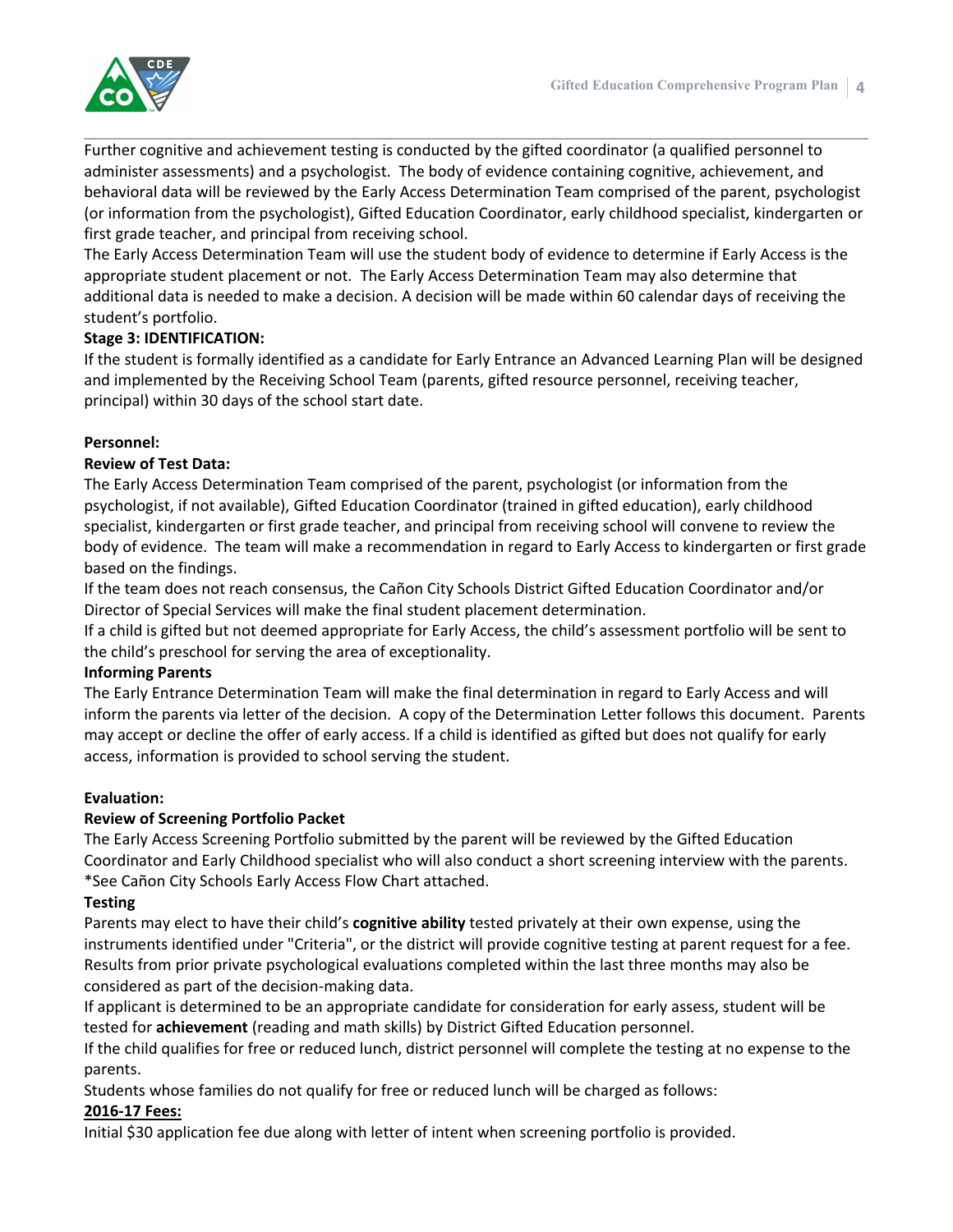

After the portfolio review, if a student is identified as a potential candidate, the following fees pally for the continuation of the Early Asses Identification Process:

- \$50 Achievement Assessment, administered by Gifted and Talented Department, fro students who are deemed good candidates based on Screening Portfolio.
- \$200 Cognitive Assessment (DAS II), administered by Cañon City School District psychologist.

\* This is the Canon City School District fee for administering the DAS II. Parents may choose to have a private psychologist administer the DAS II. Private psychologists will charge a comparable fee for this service.

# **Review of Test Data:**

The Early Access Determination Team comprised of the parent, psychologist (or information from the psychologist, if not available), Gifted Education Coordinator, early childhood specialist, kindergarten or first grade teacher, and principal from receiving school will convene to review the body of evidence. The BOE needs to show a 98<sup>th</sup> pr to qualify for early access. The team will make a recommendation in regard to Early Access to kindergarten or first grade based on the findings.

If the team does not reach consensus, the Cañon City Schools District Gifted Education Coordinator and/or Director of Special Services will make the final student placement determination.

If a child is gifted but not deemed appropriate for Early Access, the child's assessment portfolio will be sent to the child's preschool for serving the area of exceptionality.

## **Informing Parents**

The Early Entrance Determination Team will make the final determination in regard to Early Access and will inform the parents via letter of the decision. A copy of the Determination Letter follows this document. Parents may accept or decline the offer of early access. If a child is identified as gifted but does not qualify for early access, information is provided to school serving the student.

## **Monitoring:**

Any child who enters school early will have an Advanced Learning Plan (ALP) completed by the gt resource teacher that addresses his/her strengths, needs, and any educational provisions to address those needs by September 30th. A copy will be available to the parents, the receiving school principal, the student's teacher, and the gifted education resource teacher or liaison at the receiving school. The ALP will be in effect for the first year and subject to review the following spring. Additionally, the student's academic, social and emotional progress will be reviewed at fall and winter parent/teacher conferences.

The ALP will have a transition goal to help the child successful accelerate into either kindergarten or first grade. Parents are involved in both the ALP development and modifications made as needed. The child's academic and social/emotional well-being will be monitored on a regular basis with a minimum of every five weeks. Teachers, parents, and school will contribute to a positive support system by having open, honest communication.

#### **Disagreements:**

The district procedures for disagreements is posted on the GATE website.

## **Monitoring:**

Any child who enters school early will have an Advanced Learning Plan (ALP) completed that addresses his/her strengths, needs, and any educational provisions to address those needs by September 30th. A copy will be available to the parents, the receiving school principal, the student's teacher, and the gifted education resource teacher or liaison at the receiving school. The ALP will be in effect for the first year and subject to review the following spring. Additionally, the student's academic, social and emotional progress will be reviewed at fall and winter parent/teacher conferences.

The ALP will have a transition goal to help the child successful accelerate into either kindergarten or first grade. Parents are involved in both the ALP development and modifications made as needed. The child's academic and social/emotional well-being will be monitored on a regular basis with a minimum of every five weeks during the student's first year of early access. The monitoring process shall be based on the Advanced Learning Plan and